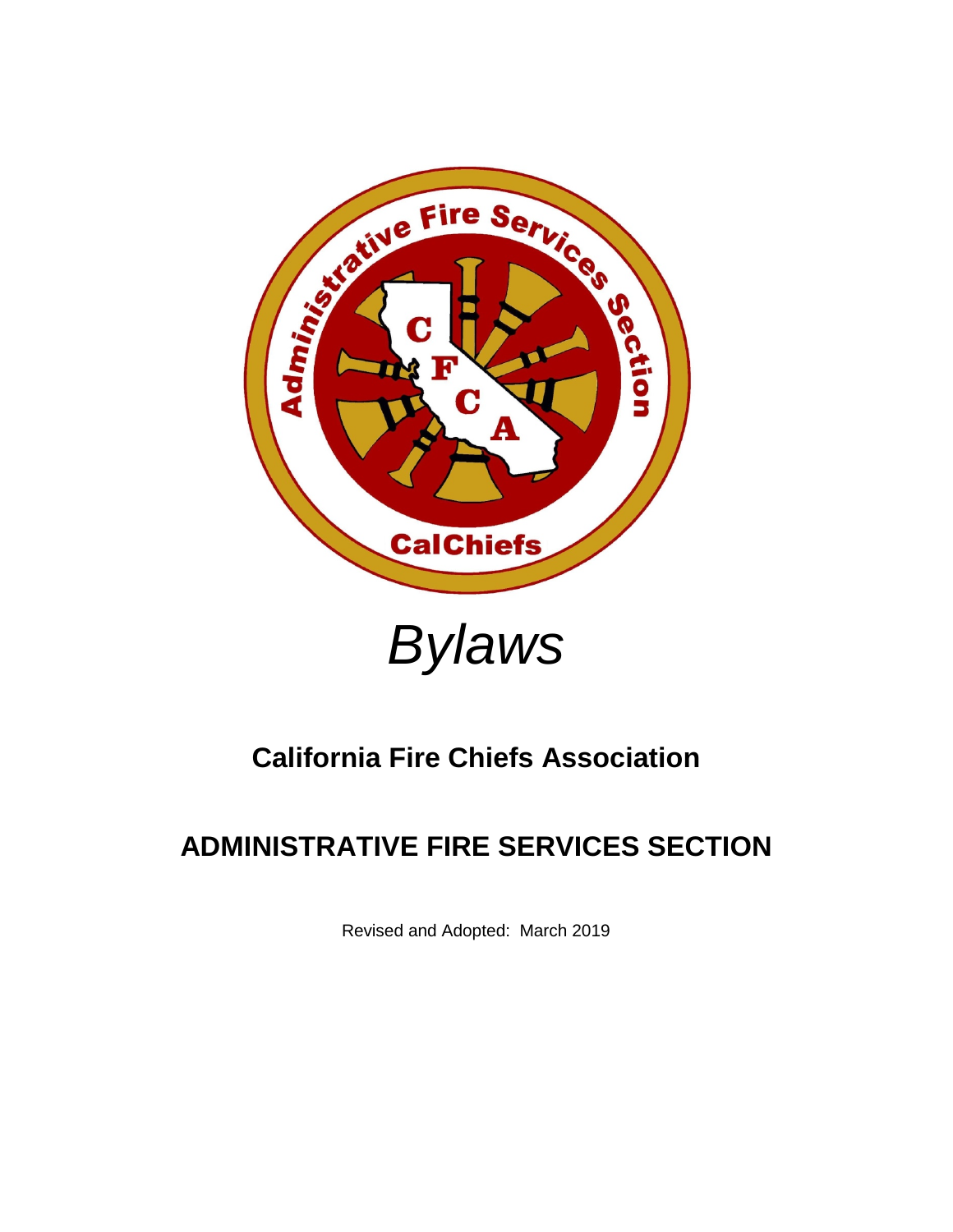## **Table of Contents**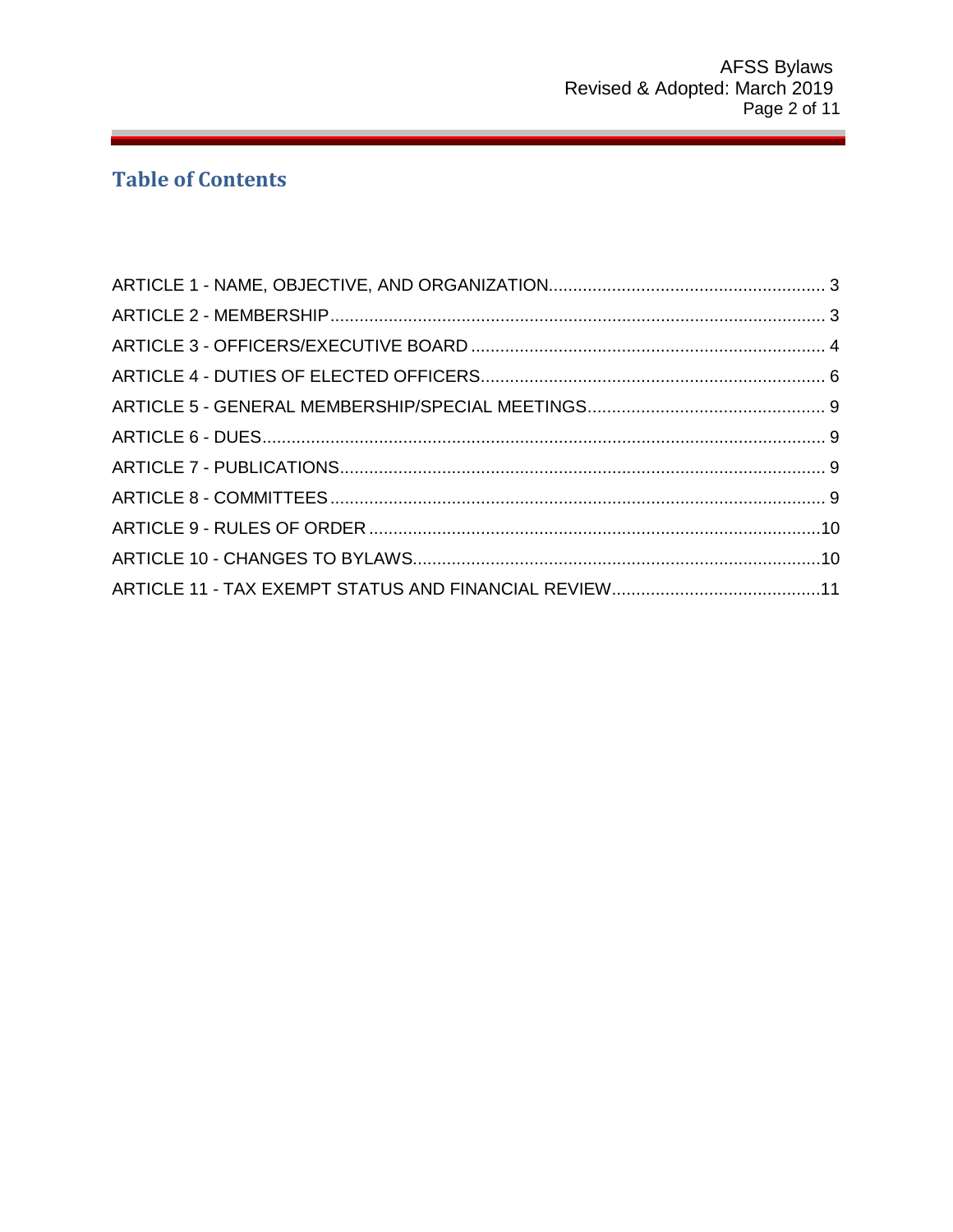## <span id="page-2-0"></span>**ARTICLE 1 - NAME, OBJECTIVE, AND ORGANIZATION**

- **1.1 NAME:** This organization shall be known as the California Fire Chiefs Association, Administrative Fire Services Section, hereinafter referred to as "the Section." It shall be composed of *two* divisions; namely, the California Fire Chiefs Association Administrative Fire Services Section, Southern Division, and the California Fire Chiefs Association Administrative Fire Services Section, Northern Division.
- **1.2 MISSION STATEMENT:** To be an effective support system to all fire service professionals by utilizing the skills of our profession to strengthen administrative operations.
- **1.3 OBJECTIVE:** The objective of the Section shall be to:
	- A. Increase the proficiency and enhance the professional status of Fire Service administrative professionals by maintaining a statewide network of various communication channels.
	- B. Further promote educational opportunities for all Fire Service administrative professionals by providing workshops and/or seminars.
	- C. Promote and encourage leadership opportunities through mentoring.
- **1.4 ORGANIZATION:** The Section shall be comprised of all eligible members whose agencies are within the State of California as defined by the California Fire Chiefs Association.

The Southern Division shall represent that portion of the State of California consisting of Imperial, Inyo, Kern, Los Angeles, Orange, Riverside, San Bernardino, San Diego, San Luis Obispo, Santa Barbara and Ventura counties.

The Northern Division shall consist of Alameda, Alpine, Amador, Butte, Calaveras, Colusa, Contra Costa, Del Norte, EI Dorado, Fresno, Glenn, Humboldt, Kings, Lake, Lassen, Madera, Marin, Mariposa, Mendocino, Merced, Modoc, Mono, Monterey, Napa, Nevada, Placer, Plumas, Sacramento, San Benito, San Francisco, San Joaquin, San Mateo, Santa Clara, Santa Cruz, Shasta, Sierra, Siskiyou, Solano, Sonoma, Stanislaus, Sutter, Tehama, Trinity, Tulare, Tuolumne, Yolo, and Yuba counties.

## <span id="page-2-1"></span>**ARTICLE 2 - MEMBERSHIP**

**2.1 ACTIVE MEMBERSHIP:** Active members shall be comprised of Fire Service administrative professionals of regularly organized public, military, private and industrial fire agencies.

Active members of the Section in good standing shall be entitled to vote on all matters requiring a vote unless otherwise prohibited by the Bylaws, hold office, serve as members of the Executive Board and to participate fully in the affairs of the Section. Proxy voting to be allowed only in absence of Active member and vote delegated to a current Associate member of same agency.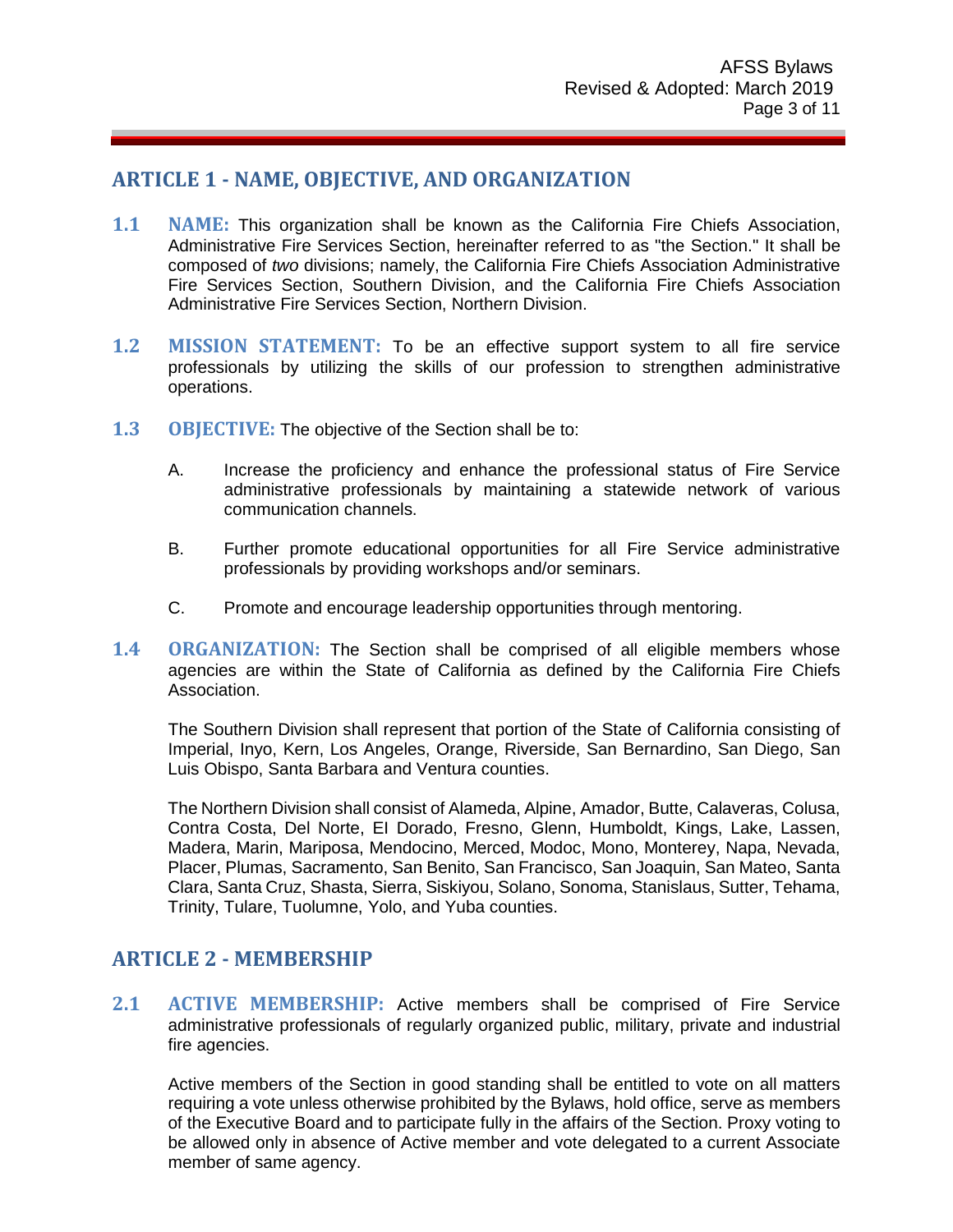Each member agency shall be represented by a minimum of one current Active Membership. Additional and unlimited Active and/or Associate Memberships will then be accepted. Membership status shall remain the same for the entire membership period.

**2.2 ASSOCIATE MEMBERSHIP:** Associate members shall be comprised of any current employee of a regularly organized public, military, private and industrial fire agency. The Fire Service administrative professional may choose an Associate Membership, if desired, providing that at least one other member of said agency holds a current Active Membership.

Associate members shall be entitled to all privileges and benefits provided by the section, except that they shall not be entitled to vote or hold office.

*Voting Exception: Any associate member who is actively involved* as a *committee member shall have the right to vote on any issue that is brought before the membership.* 

**2.3 SUSTAINING MEMBERSHIP:** Sustaining members shall be comprised of any person(s) or organization with a vested interest in the Fire Service.

Sustaining members shall be entitled to attend all open meetings of the Section and shall have the privilege of the floor, subject to the will of the President, but shall not be entitled to vote or hold office.

**2.4 LIFE MEMBERSHIP:** Life Membership may be conferred by the respective Executive Board upon any person who has been an Active member in good standing of the Section upon separation from the Fire Service.

Life Members shall be entitled to all privileges and benefits provided by the Section, including voting privileges, but they shall not be entitled to hold office.

Should a Life member return to a position in the fire service, Life membership will be suspended and an Active membership will be required to participate in AFSS at Member rates.

**2.5 HONORARY MEMBERSHIP:** Honorary membership may be conferred upon any person who has rendered conspicuous service to the Section, its aims, and purposes.

Honorary Members shall be entitled to all privileges and benefits provided by the Section, except that they shall not be entitled to vote or hold office.

- **2.6 DUAL/SHARED MEMBERSHIP:** Dual/shared memberships shall not be permitted.
- **2.7 TRANSFER OF MEMBERSHIP:** The respective Executive Board may authorize transfers of membership on an individual basis.

## <span id="page-3-0"></span>**ARTICLE 3 - OFFICERS/EXECUTIVE BOARD**

**3.1 ELIGIBILITY:** Any member of each Division seeking election to any of the elective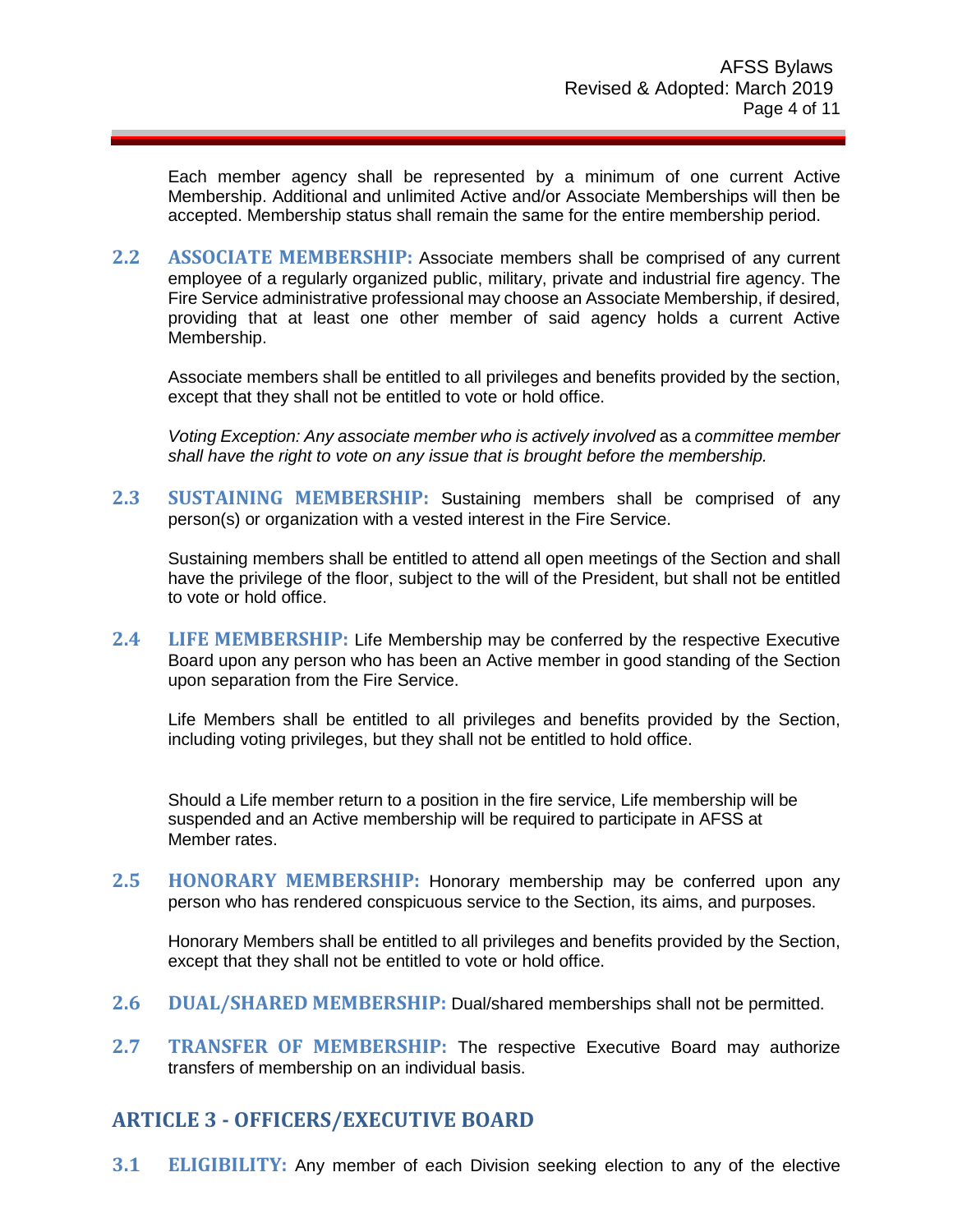offices specified in this Article shall on the day of the election be an Active or Associate member in good standing. Upon election, the Associate member shall upgrade their membership to active status.

- **3.2 ELECTED OFFICERS:** The elected officers of each Division shall consist of a President, First Vice-President, Second Vice-President, Recording Secretary, Corresponding Secretary, Treasurer, and (optionally at each Division's discretion) Member-at-Large. These elected officers shall be known as the Executive Board of that Division.
	- **3.2.1 IMMEDIATE PAST PRESIDENTS:** Immediate past presidents may serve as an advisor to their respective executive board and may attend board meetings but shall not have a right to vote.
- **3.3 TERM OF OFFICE:** Executive Board members shall be elected to serve terms of office per the respective Division's Standard Operating Guidelines. The officers shall be installed at the annual conference *I* workshop. The officers' term will commence on the 1st day of July following the installation. Any Executive Board member shall have the option to vacate their position upon written notification to their respective Executive Board.
- **3.4 MEETINGS:** Executive Board meetings shall be held prior to the regular quarterly meetings. Minutes shall be taken at all meetings.
- **3.5 MEETING CANCELLATIONS:** At the direction of a majority of the respective Executive Board, an Executive Board meeting may be canceled.
- **3.6 QUORUM:** At all Executive Board meetings, four members of the Board shall constitute a quorum.
- **3.7 REMOVAL OF OFFICERS:** Any Executive Board Member exhibiting professional malfeasance may be removed from office and said position shall be declared vacant.
- **3.8 VACANCIES:** In the event of an unforeseen vacancy occurring within an Executive Board, the next officer in line shall immediately be directed by the respective Executive Board, in writing or in formal session, to assume all duties and authorities of the vacant office, and shall serve for the unexpired term. In the event of a vacancy that cannot be filled in this manner, the respective Executive Board may immediately appoint an acting position that shall serve until such time as a permanent replacement is made. Permanent appointments shall be determined by a vote of the general membership.
- **3.9 NOMINATIONS AND ELECTIONS:** Nominations and elections shall be held during the regularly scheduled quarterly General Membership meetings.
- **3.9.1 NOMINATIONS:** The Nominating Committee shall present the slate of officers, as outlined in the respective Division's Standard Operating Guidelines, and additional nominations shall be solicited from the floor at said meeting. Those nominated shall provide a brief biographical sketch to accompany an election ballot.
- **3.9.2 ELECTIONS:** If only one person is nominated for a position, no ballot will be sent out; but the name of the candidate will be presented at the next quarterly meeting and a voice vote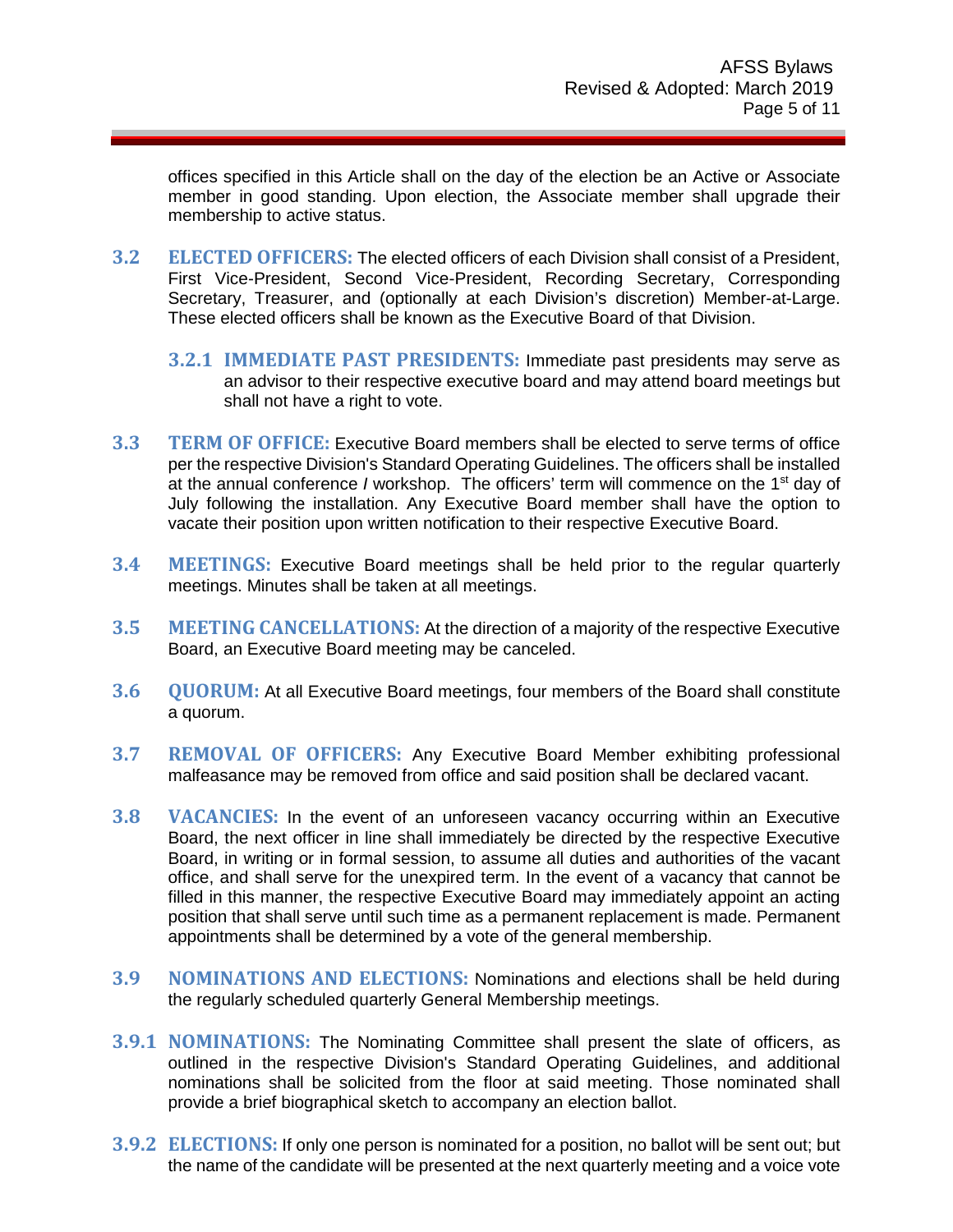taken at that time

.

Ballots, when required, shall be distributed to each qualified member one month prior to the quarterly meeting at which the slate of officers will be presented and must be returned to the Nominating Committee no later than five days after receipt. The Nominating Committee shall tally the ballots and the Section Chief shall certify the election as true and valid. The Nominating Committee shall destroy the ballots after the election is certified. An election will be certified as valid by 51 % of the ballots cast. Elections of officers shall be announced at the next quarterly meeting.

Any tie vote shall be decided by a second election sent out electronically. If a tie still persists, the position shall be decided by drawing a name at the quarterly meeting prior to the annual conference.

**3.10 INSTALLATION OF OFFICERS:** The installation of officers shall occur at the annual conference/workshop. The installation of officers shall include the oath of office as stated in the guidelines.

## <span id="page-5-0"></span>**ARTICLE 4 - DUTIES OF ELECTED OFFICERS**

- **4.1** The general duties of all Executive Board members shall be to:
	- A. Attend and participate in all quarterly Division General Membership meetings.
	- B. Attend and participate in all quarterly Division Executive Board meetings.
	- C. Read and understand the Bylaws. Any interpretation or determination by the respective Division Executive Board shall be conclusive.
	- D. Act as Liaison, as appointed by the Division President, to one or more of the committees named in the guidelines. Liaison duties may be accomplished by either regularly attending said meetings or by regular contact with the committee coordinator with a report back to their respective Executive Board. It is the intent of the Executive Board that each Liaison serves as the communication link between the Committee and their respective Executive Board.
	- E. Initiate and execute projects, programs and activities as shall arise.
	- F. Appoint any and all committees as may be necessary to further the purpose of the Division.
	- G. Additional responsibilities as specified in the respective Division guidelines.
- **4.2 PRESIDENT:** The President shall:
	- A. Preside at all General Membership and Executive Board meetings.
	- B. Serve as representative of the Division to all outside agencies and organizations.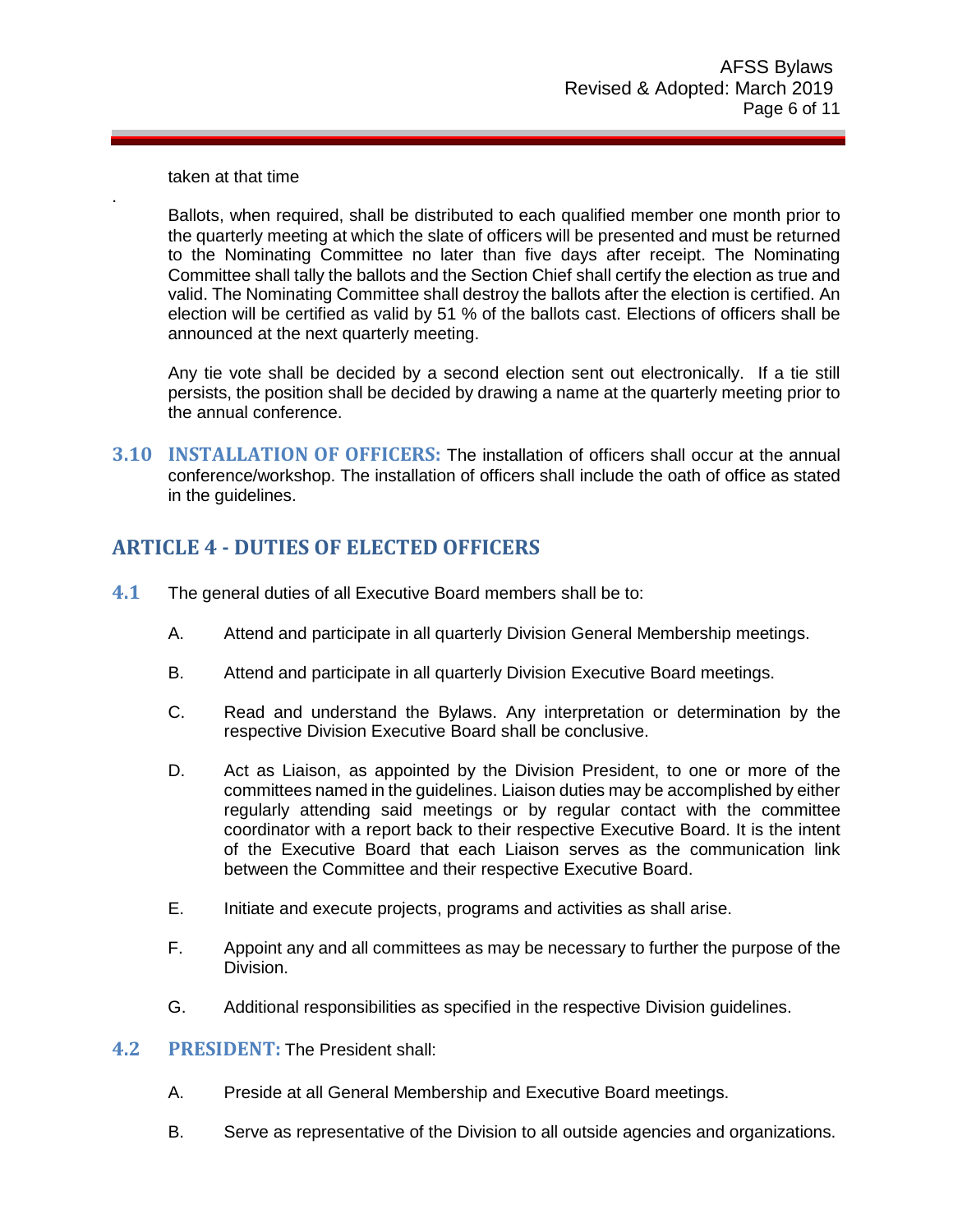- C. Submit an annual report of Division activities to the membership, the Historical Committee and to the California Fire Chiefs Association.
- D. Appoint a Nominating Committee, which may consist of two Executive Board members for the purpose of nominating qualified candidates for election to the Executive Board. Active members in good standing may be appointed to the committee as necessary.
- E. Full voting rights.
- F. Call special meetings of the Division and the respective Executive Board in accordance with the Bylaws.
- G. Be a signatory for all respective Division accounts.
- **4.3 FIRST VICE-PRESIDENT:** The First Vice-President shall:
	- A. Assist the President and assume duties of the President in the event of the absence or inability to perform the duties of office.
	- B. Be a signatory on account for all respective Division accounts.
	- C. Maintain regular contact with all Committee Coordinators and Liaisons.
	- D. Assist the President in the development of the Division's annual report.
- **4.4 SECOND VICE-PRESIDENT:** The Second Vice-President shall:
	- A. Serve as Parliamentarian and ensure a quorum is present at all meetings as stated in the Bylaws.
	- B. Assist the First Vice-President.
	- C. In the absence or inability of the First Vice-President to perform all the duties of the office, be directed to assume the duties of the First Vice-President.
	- D. Assist the President and First Vice-President in conducting the business and policies of the Division.
	- E. May be a signatory on account for all respective Division accounts.

#### **4.5 RECORDING SECRETARY:** The Recording Secretary shall:

- A. Keep the minutes of all meetings of the respective General Membership and of the Executive Board.
- B. Maintain a copy of all signed original minutes of General Membership, Executive Board and Special meetings. Once minutes have been approved by membership, original signed minutes shall be forwarded to the Historical Committee for archiving.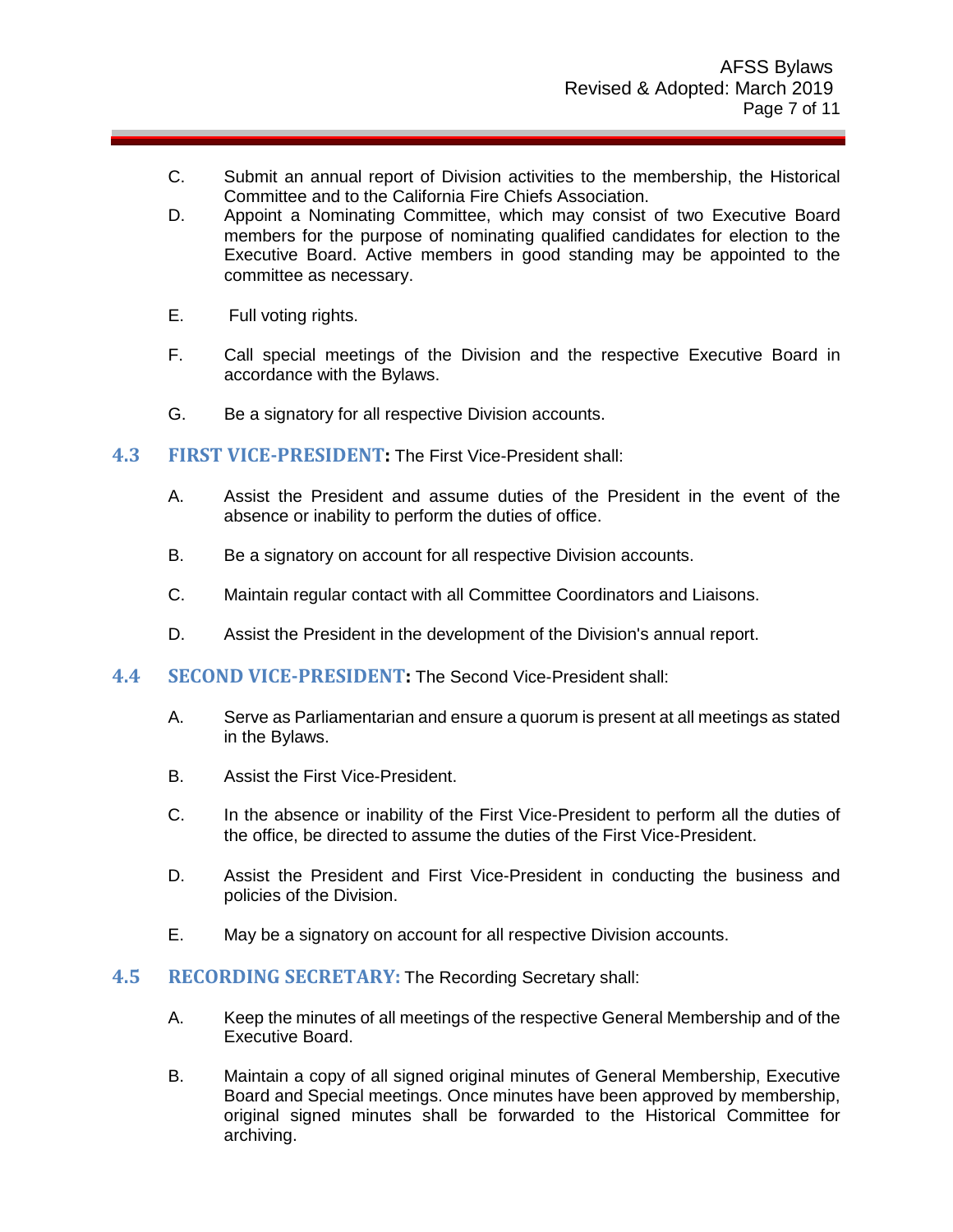C. Assume responsibility of Corresponding Secretary duties at quarterly meetings in the absence of Corresponding Secretary.

#### **4.6 CORRESPONDING SECRETARY:** The Corresponding Secretary shall:

- A. Receive the minutes from the Recording Secretary and distribute to all Division members along with an Agenda and miscellaneous paperwork for the next meeting, at least one month prior to the meeting date.
- B. Maintain general correspondence of the Division.
- C. Reply to all correspondence and other communications to the Division as referred by other Executive Board members.
- D. Ensure all correspondence has been approved by a majority of the respective Executive Board prior to release.
- E. Send proposed Bylaws amendments to all active Division members thirty days prior to discussion and/or approval.
- F. Assume responsibility of Recording Secretary duties at all meetings in the absence of Recording Secretary.
- **4.7 TREASURER:** The Treasurer shall:
	- A. Receive, record, and deposit all monies on behalf of the Division.
	- B. Maintain official financial records, including all receipts, and prepare a quarterly financial report.
	- C. Assure that authorized expenditures are paid in a timely manner.
	- D. Assure all checks have the required two signatures.
	- E. Schedule a qualified person to conduct a bi-annual review of all financial records.
	- F. Assure that all financial records are maintained according to the budget cycle as specified in guidelines.
	- G. Be a signatory for all respective Division accounts.

#### **4.8 MEMBER-AT-LARGE (Optional):** The Member-at-Large shall:

- A. Be an active member of the Executive Board in conducting business of the Section.
- B. Perform such other duties as may be required at the direction of the Executive Board.
- C. Shall only have voting rights at Executive Board meetings where a quorum of elected officers is not already present.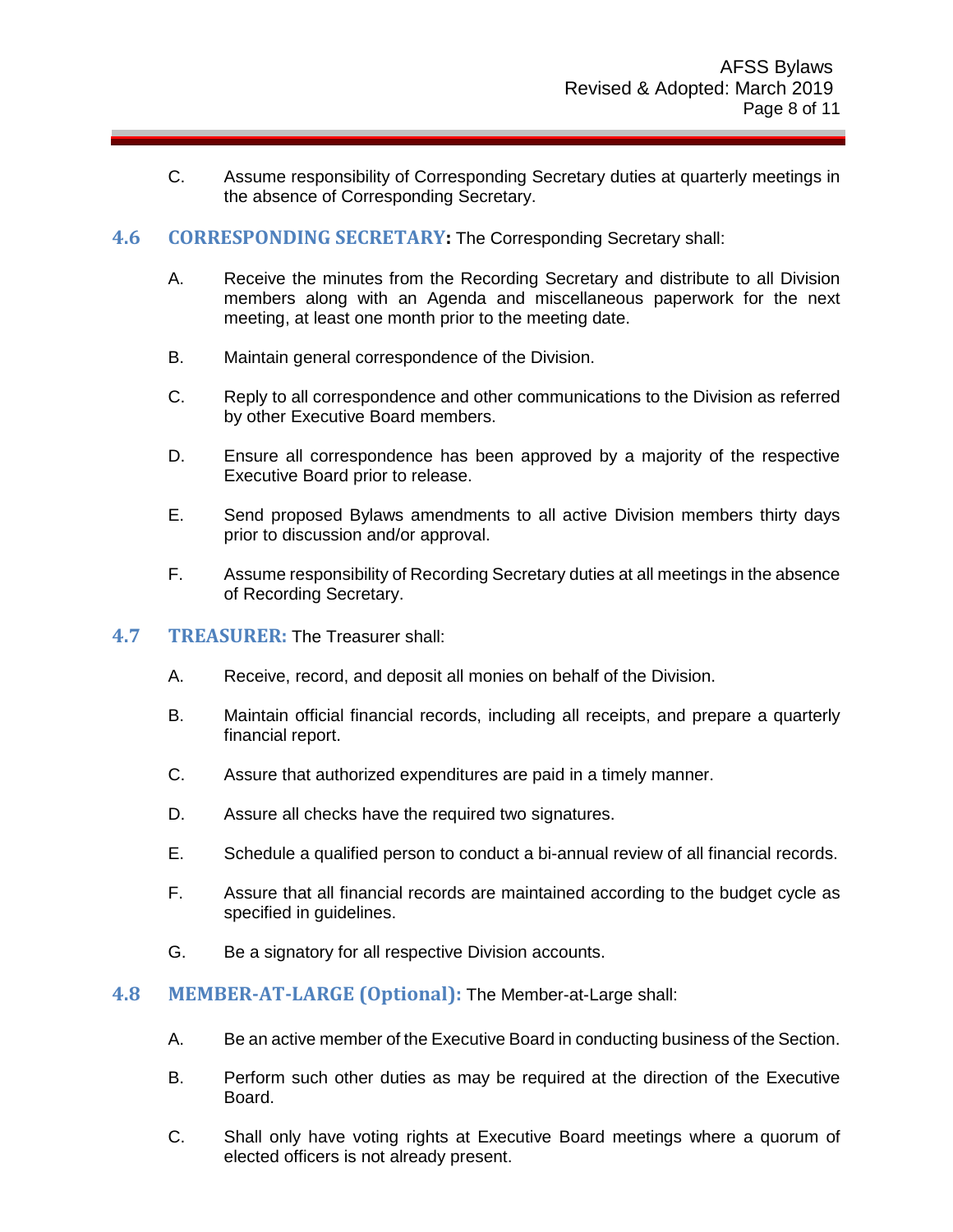## <span id="page-8-0"></span>**ARTICLE 5 - GENERAL MEMBERSHIP/SPECIAL MEETINGS**

- **5.1 GENERAL MEMBERSHIP MEETINGS:** Shall be held quarterly. Minutes shall be taken at all regular meetings.
- **5.2 QUORUM:** A quorum for each General Membership meeting shall consist of no less than four (4) Executive Board Members and the General Membership of that Division in attendance.
- **5.3 CONFERENCE/WORKSHOP:** An annual statewide conference / workshop may be held each year.
- **5.4 SPECIAL MEETINGS:** Special meetings of the General Membership or Executive Board may be held to deal with matters of urgency. Notice of such meetings shall be given to all appropriate members involved at least three days prior to the meeting.
- **5.5 CANCELLATION OF MEETINGS:** A quarterly meeting may be cancelled at the direction of a majority of the Division's respective Executive Board.

## <span id="page-8-1"></span>**ARTICLE 6 - DUES**

- **6.1 DUES:** The dues structure of the organization shall be established and adopted by the membership. Dues for membership may be assessed for active, associate, sustaining, and life members. Due for new members may be prorated.
- **6.2 DELINQUENT DUES:** Dues shall be due July 1st of each year and shall be delinquent sixty days thereafter.
- **6.3 ELIGIBILITY TO VOTE:** No member in arrears for dues shall be eligible to vote. After due notice of such arrears, the member shall be removed from the membership mailing list.
- **6.4 REFUNDS:** Dues are non-refundable.

## <span id="page-8-2"></span>**ARTICLE 7 - PUBLICATIONS**

- **7.1 NEWSLETTER:** Each Division may produce an official publication.
- **7.2 PRESS RELEASES:** All articles pertaining to the Division shall be approved by the respective Executive Board prior to release.

## <span id="page-8-3"></span>**ARTICLE 8 - COMMITTEES**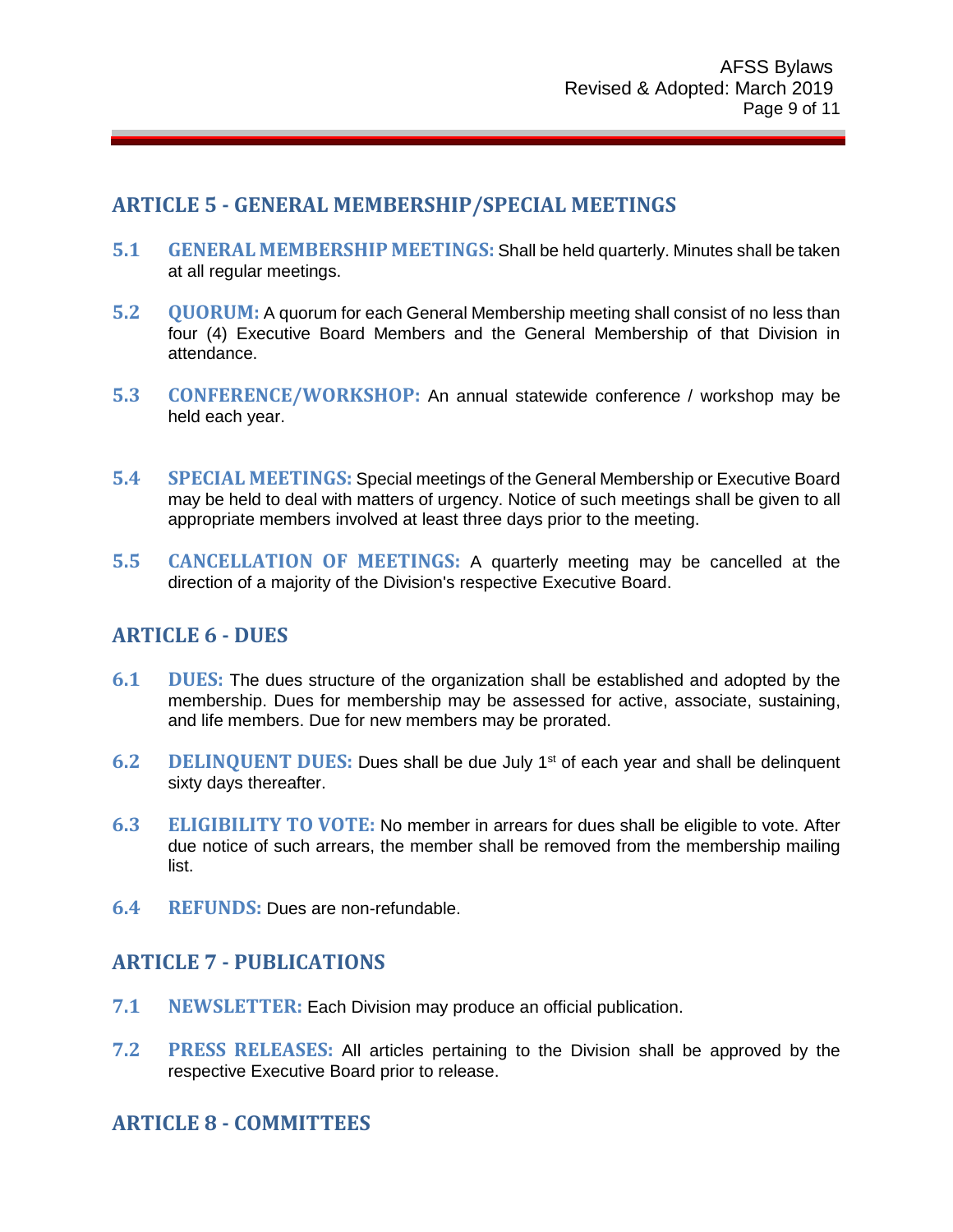- **8.1 STANDING:** Standing Committees shall be approved by the Executive Board and may include, but not be limited to, the following:
	- A. Budget
	- B. Bylaws
	- C. Communications
	- D. Conference/Workshop
	- E. Education and Training
	- F. Membership
	- G. Historical
	- H. Nominating/Installation
	- I. Ways and Means
- **8.2 SPECIAL AND/OR AD HOC:** Special and/or ad hoc committees may be appointed by their Division's respective Executive Board as required.
- **8.3 MINUTES:** Minutes will be kept of all committee meetings and forwarded to the Executive Board Liaison.

## <span id="page-9-0"></span>**ARTICLE 9 - RULES OF ORDER**

- **9.1 RULES OF ORDER:** The Presiding officer shall preserve order and decorum and shall take no part in debates while presiding. All questions of order shall be subject to an appeal to the Executive Board. The presiding officer may state the reasons for the decision given and shall put the question as follows: "Shall the decision of the President be sustained?" A two-thirds majority of those present and voting shall be necessary to reverse the decision of the President.
- **9.2 PARLIAMENTARY PROCEDURE:** The presiding officer shall be guided by parliamentary procedure on any question coming before the Division for which no provision has been made in the Bylaws.

## <span id="page-9-1"></span>**ARTICLE 10 - CHANGES TO BYLAWS**

- **10.1** Changes to the Bylaws may be proposed by any active member and submitted to their respective Bylaws Committee for review and recommendation prior to any Joint Executive Board meeting.
- **10.2** All qualified members shall be given written notice of any proposed changes at least thirty (30) days prior to the quarterly General Membership meeting when the proposal(s) shall be brought to a discussion and/or vote.
- **10.3** Proposed changes must be recommended by a vote of the quorum as defined in Section 5.2.
- **10.4 EFFECTIVE DATE:** All alterations, amendments, and revisions, once approved by a quorum of both Divisions as defined in Section 5.2, shall immediately supersede all other Bylaws.